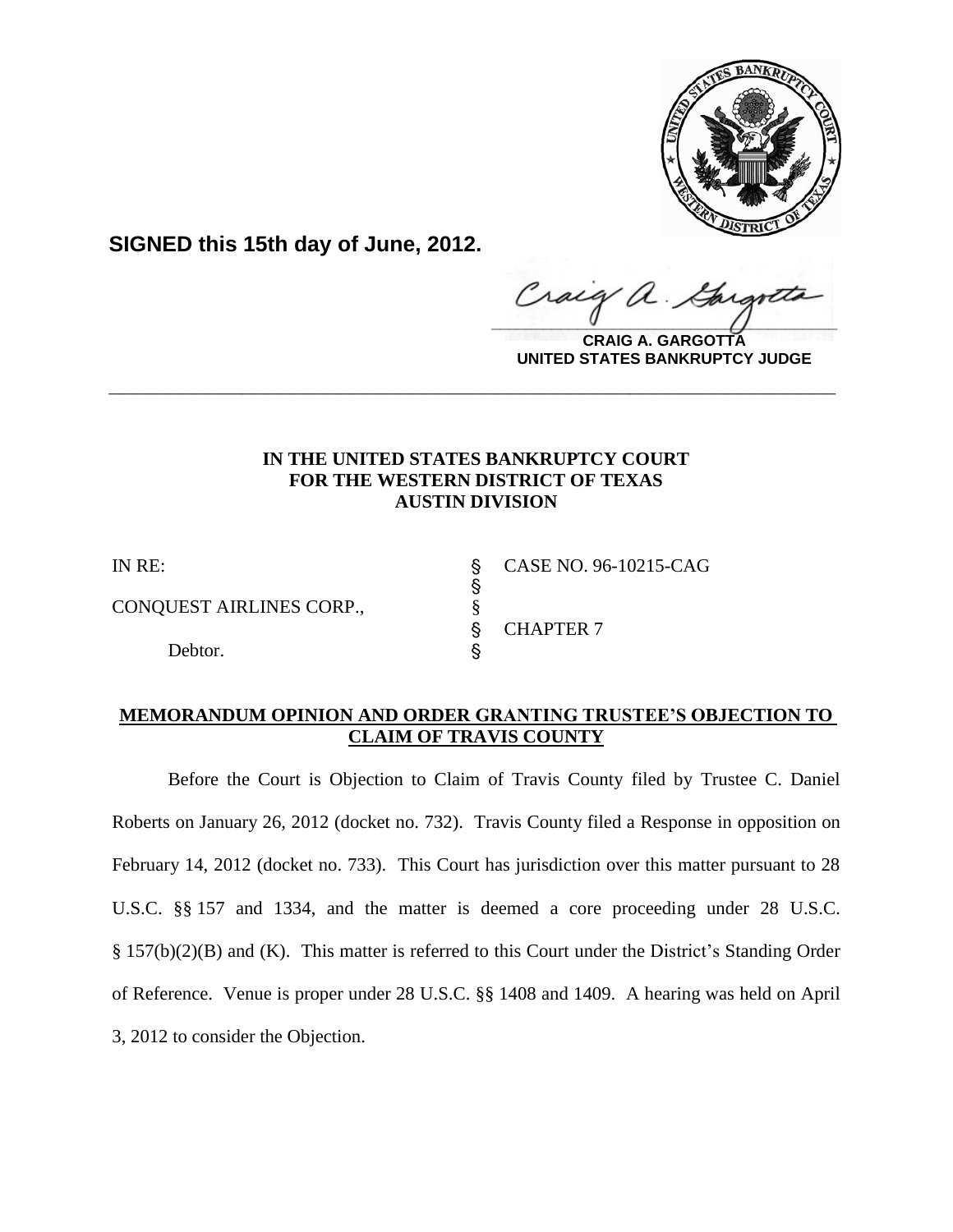#### **BACKGROUND**

Conquest Airlines Corporation ("Debtor") filed a voluntary Chapter 11 petition on January 23, 1996 (docket no. 1). The Court confirmed the Amended Chapter 11 Plan on December 9, 1996 (docket no. 303). On motion of Creditor Jet Acceptance Corporation, the case was converted to Chapter 7 on September 10, 1997 (docket no. 437). A Chapter 7 Trustee ("Trustee") was subsequently appointed (docket no. 475). The Trustee has liquidated much of the estate, including various items of personal property belonging to the Debtor located in Jefferson County, Texas and Travis County, Texas (*see* docket no. 476, Order Approving Motion to Sell Property).

The Travis County Tax Assessor-Collector filed a series of claims based upon tax liens on behalf of Travis County, City of Austin, Austin Independent School District, and Austin Community College (collectively "Travis County") in 1996, 1997, and 1998 (claims nos. 76, 94, 177, 179, 197, 267, 275). Each claim was intended to be an amendment of the previous claim (docket no. 733, at 1). The final amount claimed by Travis County is \$509,277.35 for taxes from the years 1990 through 1997 (*id.*).

The final sum claimed was for ad valorem taxes on personal property of the Debtor (*id.*). The Trustee has objected to those allegedly secured claims on the grounds that they did not attach to any property or proceeds that the Trustee proposed to distribute in the case (*see* docket no. 732, at 2). The Trustee argues that Travis County's tax lien attaches only to the personal property sold in Travis County and that it did not attach to the personal property sold in Jefferson County. In its response to the Trustee's Objection, Travis County argues that its tax liens attached to the Debtor's personal property regardless of the fact that it was located in—and subject to—a separate taxing authority's jurisdiction.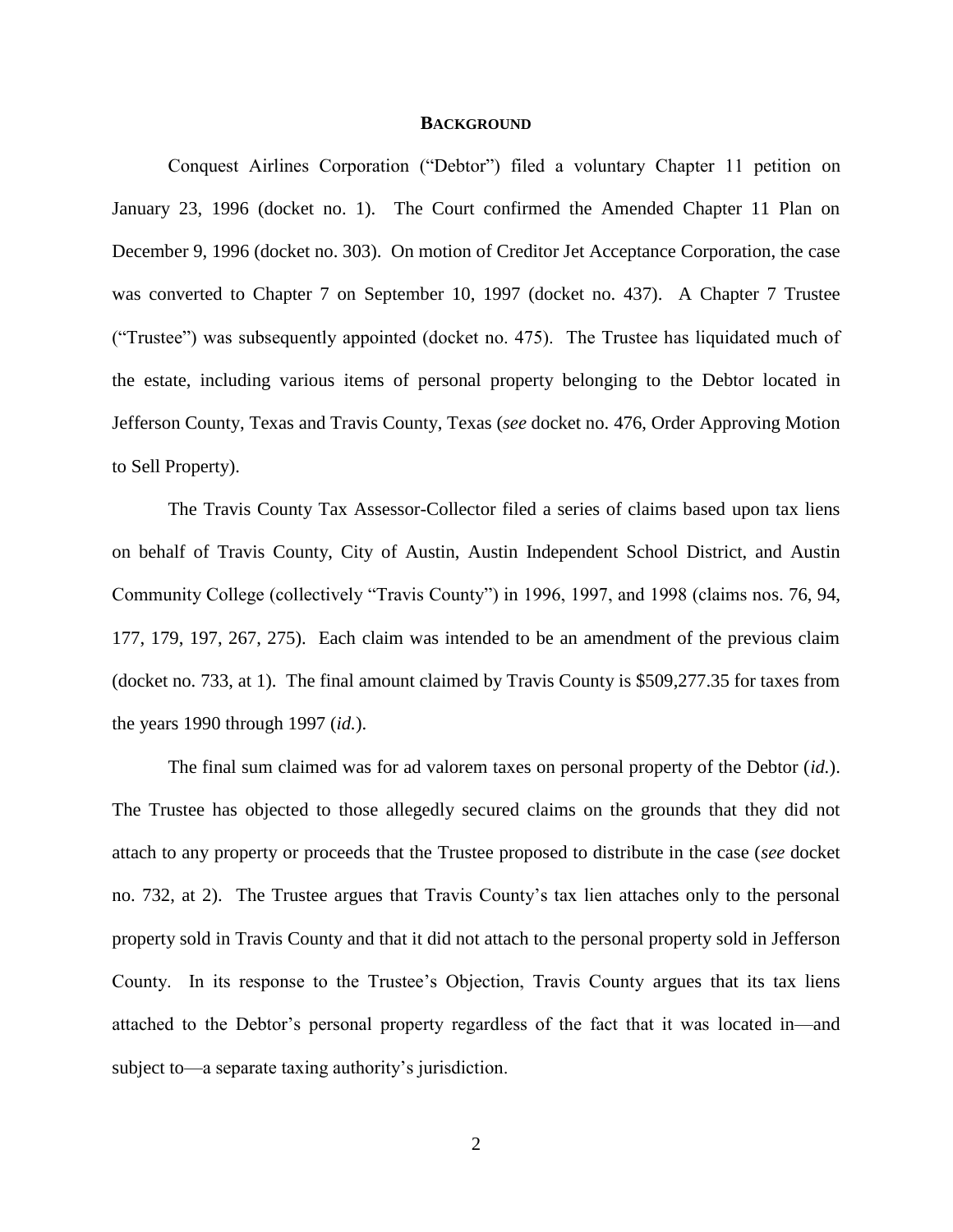The Trustee and Travis County agree that Travis County's tax lien is an allowed secured claim up to the extent of the gross value of the property to which the Travis County tax lien attached and perfected. The tax lien against the proceeds from the sale of the Debtor's property located in Travis County and subject to the taxing authority of Travis County is not in dispute.

This Court must decide if the Travis County tax liens attached to the Debtor's personal property that was not the property against which the relevant taxes were assessed and whose situs was outside of the taxing jurisdiction of Travis County. Travis County has not argued before this Court and at no point has any party in interest indicated to this Court that the personal property located in Jefferson County had at any point been located in or taxed by Travis County. The issue is whether a Travis County tax lien can attach to personal property that is located in and subject to another county's taxing jurisdiction.

The Court acknowledges that the language of the pertinent statute is subject to more than one plausible reading. That said, absent a showing that the personal property in question had at one point in time been taxed or taxable by Travis County, the Court concludes that Travis County's tax lien has not attached to the Jefferson County property liquidated by the Trustee.

#### **PARTIES' CONTENTIONS**

Texas Tax Code section 32.01 is the current statute controlling the creation, attachment, and perfection of statutory tax liens. Tex. Tax Code Ann. § 32.01 (West 2012). It is the relevant statute in the present case. It reads, in its entirety, as follows:

(a) On January 1 of each year, a tax lien attaches to property to secure the payment of all taxes, penalties, and interest ultimately imposed for the year on the property, whether or not the taxes are imposed in the year the lien attaches. The lien exists in favor of each taxing unit having power to tax the property.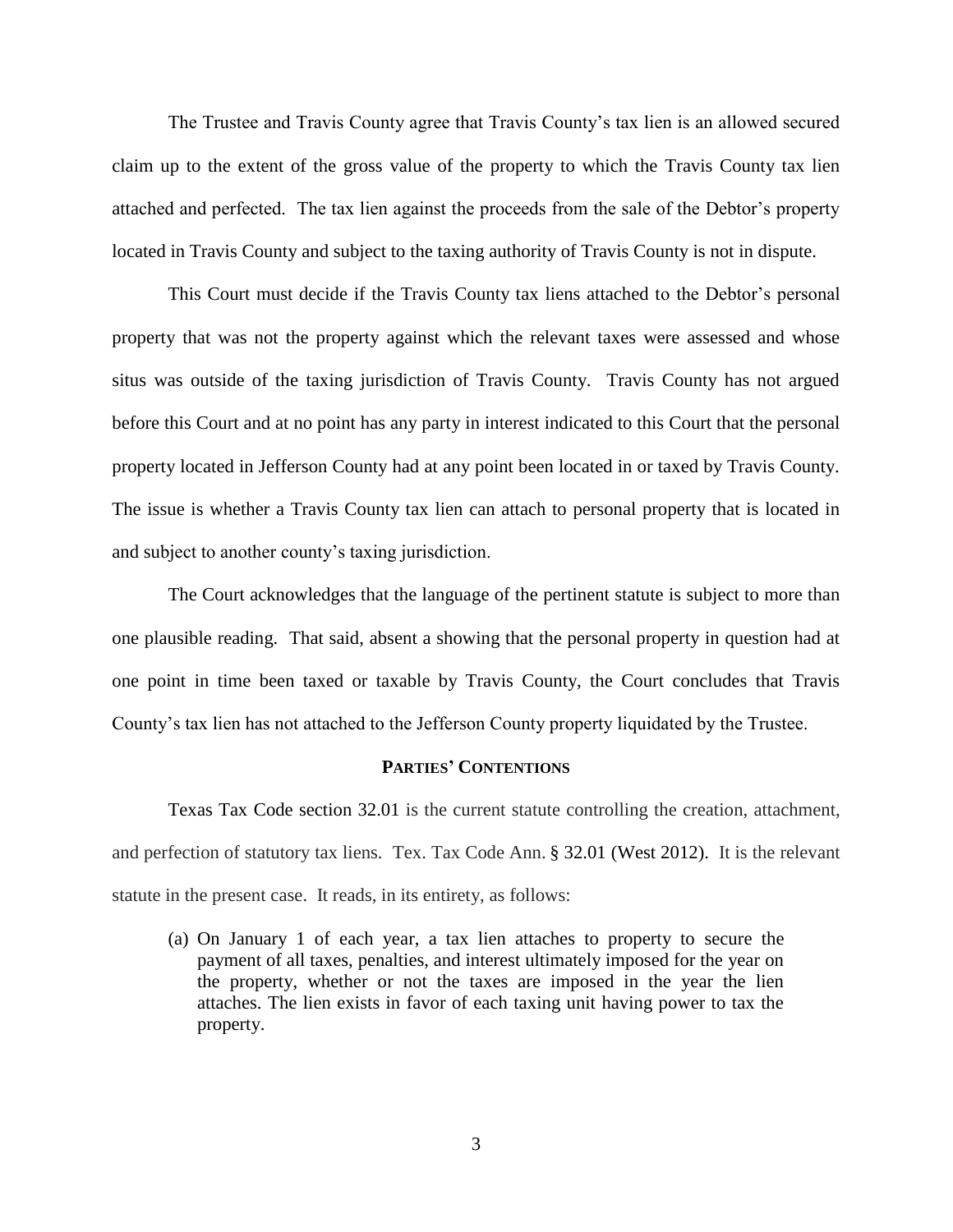- (b) A tax lien on inventory, furniture, equipment, or other personal property is a lien in solido and attaches to all inventory, furniture, equipment, and other personal property that the property owner owns on January 1 of the year the lien attaches or that the property owner subsequently acquires.
- (c) If an owner's real property is described with certainty by metes and bounds in one or more instruments of conveyance and part of that property is the owner's residence homestead taxed separately and apart from the remainder of the property, each of the liens under this section that secures the taxes imposed on that homestead and on the remainder of that property extends in solido to all the real property described in the instrument or instruments of conveyance, unless the homestead is identified as a separate parcel and is separately described in the conveyance or another instrument recorded in the real property records. $<sup>1</sup>$ </sup>
- (d) The lien under this section is perfected on attachment and, except as provided by [Section 32.03\(b\),](http://www.westlaw.com/Link/Document/FullText?findType=L&pubNum=1000185&cite=TXTXS32.03&originatingDoc=N9447AC40BE7011D9BDF79F56AB79CECB&refType=SP&originationContext=document&vr=3.0&rs=cblt1.0&transitionType=DocumentItem&contextData=(sc.Category)#co_pp_a83b000018c76) perfection requires no further action by the taxing unit.<sup>2</sup>

Tex. Tax Code Ann. § 32.01 (West 2012). Travis County's argument is based upon a literal reading of subsection (b) in isolation as creating a separate class of tax liens distinct and apart from those contemplated in subsection (a).Subsection (b) states that a tax lien on the specified types of personal property<sup>3</sup> attaches to all those specified types of property that the property owner owns. Focusing on the word "all," Travis County's conclusion is that location of the personal property is not relevant for the purposes of tax liens contemplated in subsection (b) because that subsection does not expressly limit its scope to the boundaries of taxing jurisdictions. In other words, Travis County argues that tax liens on personal property attach to all such property of property owners wherever it may be located. Therefore, Travis County suggests the prospect of Texas statutory law creating a municipal or county tax lien that attaches to personal property located in other states or countries.

The Trustee argues that subsection (b) does not create a separate category of tax lien for

 $\overline{a}$ 

<sup>1</sup> Subsection (c) was added after 1993 and does not affect the outcome of this case.

<sup>2</sup> Texas Tax Code Annotated § 32.03(b) (West 2012) concerns bona fide purchasers for value of liens recorded on manufactured home statements of ownership. It is not relevant to this case and therefore the reference to it can be ignored for the purposes of the Court's analysis.

<sup>3</sup> For simplicity sake, this Opinion will refer to the collective types of property listed in subsection (b) as "personal property."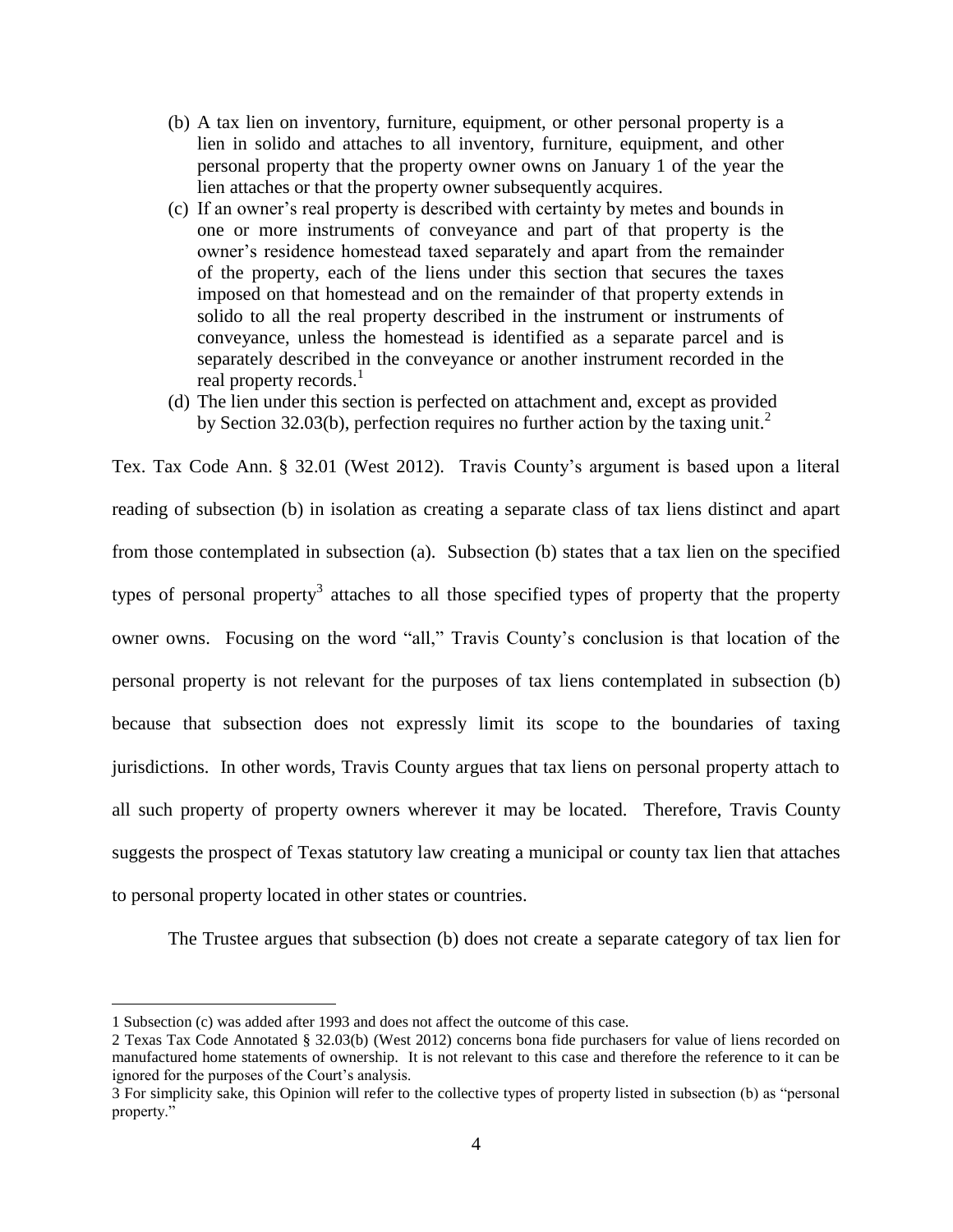personal property. Instead, subsection (b) indicates that a tax lien attached to personal property by subsection (a) attaches in its entirety to each individual item of personal property and that similar after-acquired personal property will fall under pre-existing tax liens. Taken together, these two clauses enable taxing authorities to enforce their tax liens without having to prove that each individual piece of personal property was the subject of the relevant assessed tax. The key to this approach is reading subsection (b) in the context of the requirements of subsection (a).

#### **ANALYSIS**

This Court's analysis of Texas law begins with statutory construction, a process the Court approaches as a Texas court would. *Gen. Elec. Capital Corp. v. Se. Health Care, Inc.*, 950 F.2d 944, 950 (5th Cir. 1991). In Texas, the first rule of statutory construction is to ascertain the "legislature's intent," and to attempt to give effect to that intent. *Union Bankers Ins. Co. v. Shelton*, 889 S.W.2d 278, 280 (Tex. 1994). When seeking to determine legislative intent, the courts may "look to the language of the statute, legislative history, the nature and object to be obtained, and the consequences that would follow from alternate constructions." *Id.*

#### **I. Language of Section 32.01(a) and (b)**

Section 32.01(a) of the Texas Tax Code provides that a tax lien on property attaches for all taxes, penalties, and interest ultimately imposed for the year on the property. Tex. Tax Code Ann. § 32.01 (West 2012). By attaching the lien to "the" property, subsection (a) explicitly creates a link between taxed property and subsequent tax liens. In other words, subsection (a) plainly limits tax liens by stating that they attach to the property against which taxes, interest, and penalties were imposed. Furthermore, the last sentence of subsection (a) states that tax liens exist in favor of each taxing unit having the power to tax the property. This indicates that the statute contemplates there being a required relationship between the power to tax an item and the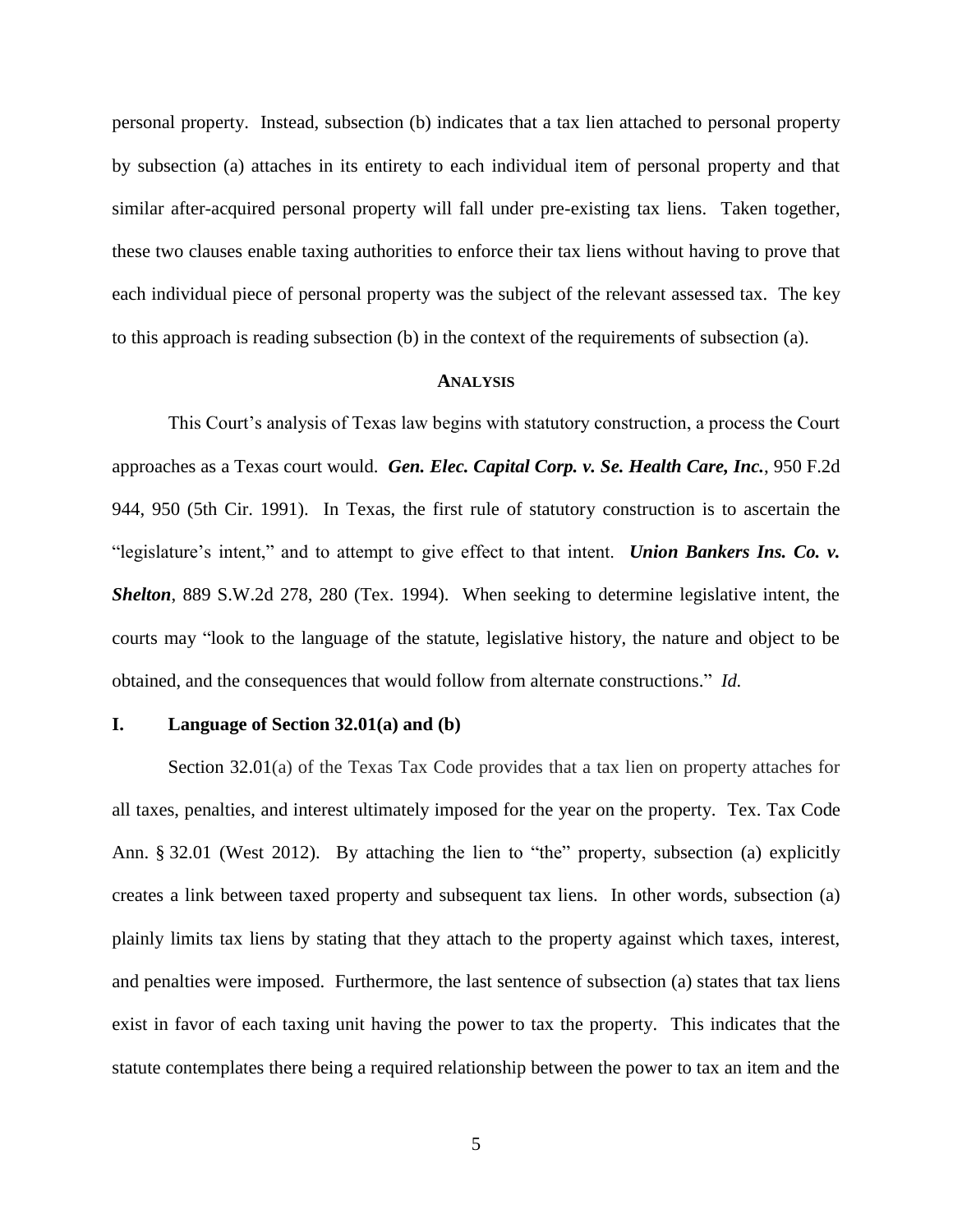power to place a tax lien on that item.

Section 32.01(b) is subject to two alternative readings. Travis County advocates a threeclause interpretation of subsection (b) that should be read in isolation from subsection (a) whereas the Trustee supports a two-clause reading of the subsection (b) that clarifies the tax lien powers established in subsection (a).

As Travis County reads it, subsection (b) states that a tax lien on personal property 1) is a lien *in solido* and attaches to 2) all personal property owned by the property owner and 3) all personal property that the property owner subsequently owns. Under this reading, the word "all" indicates without limits that all personal property of the property owner is subject to the tax lien; there are no reservations based upon that property's situs or lack of relationship to the taxing authority in whose favor the tax lien attaches.

As the Trustee reads it, subsection (b) states that a subsection (a) tax lien on personal property is 1) a lien *in solido* on all that property and also 2) the similarly situated subsequently acquired property of the property owner. Under this reading, the word "all" clarifies that a tax lien created by a tax obligation arising out of equipment also attaches to furniture, a tax lien created by an obligation arising out of ownership of inventory also attaches to other personal property, and so on.

Both of these interpretations of section 32.01(b) are reasonable on their surface. Because subsection (b) is not subject to a single, plain meaning construction, the Court will consider other factors in determining which proposed construction it should apply.

# **II. The Legislative History of Section 32.01(a) and (b)**

Prior to 1982, section 32.01's predecessor statute in the Texas Revised Civil Statutes concerning local tax assessment and collection provided that "[t]he assessor and collector shall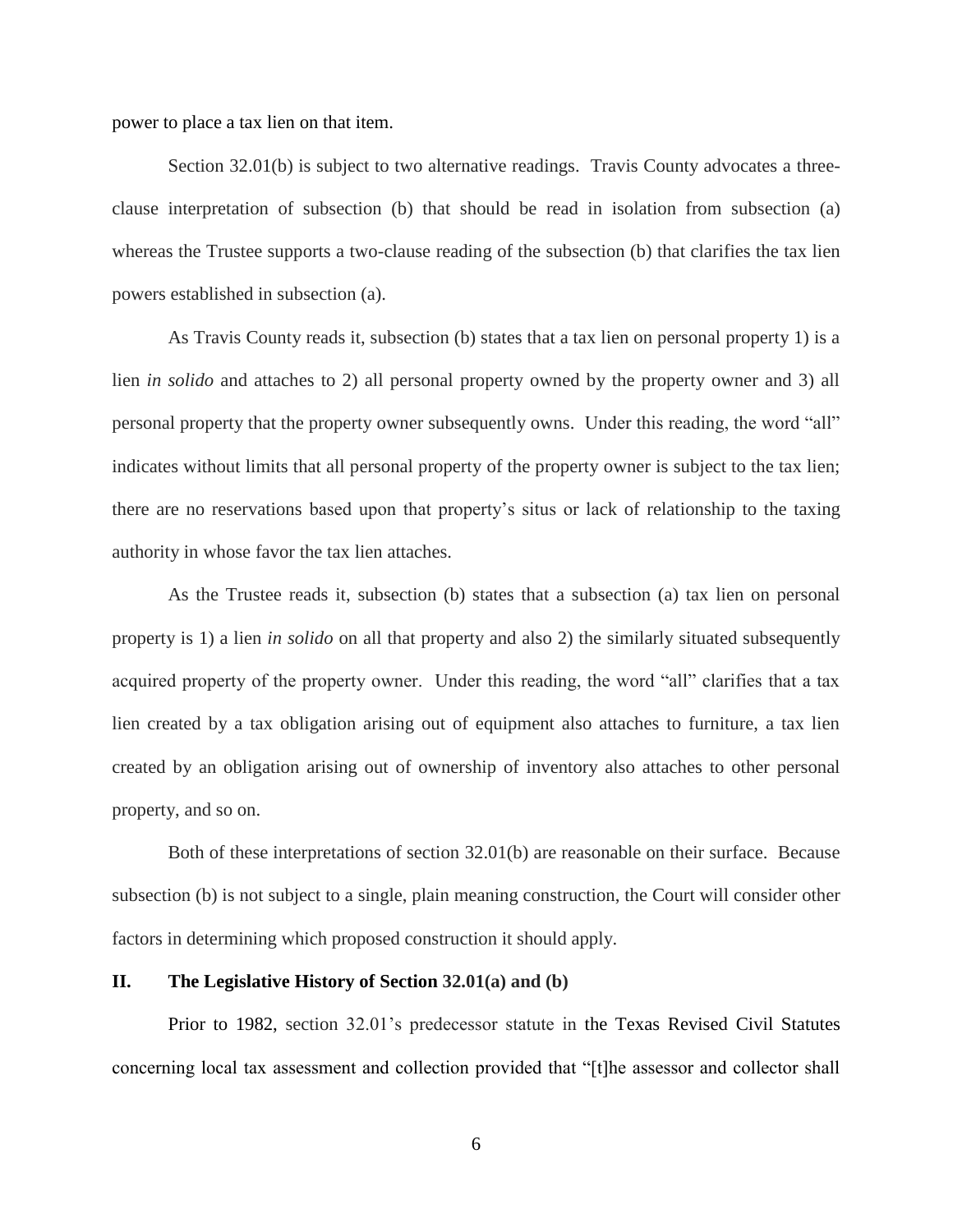have power to levy upon any personal property to satisfy any tax imposed by this title. All taxes shall be a lien upon the property upon which they are assessed . . . ." Tex. Rev. Civ. Stat. Ann. art. 1060 (1963) (repealed 1982). The tax lien statute found in article 1060 did not contain corollaries to subsections (b), (c), or (d) as found in the present iteration of section 32.01. In short, while tax collectors could levy upon "any personal property," the tax liens themselves attached only to the particular property that was taxed. This mirrors the authorization contained in the present section 32.01(a).

The original version of section 32.01, which became effective in 1982, included only what is now subsection (a). At that time, it read as follows:

On January 1 of each year, a tax lien attaches to property to secure the payment of all taxes, penalties, and interest ultimately imposed for the year on that property, whether or not the taxes are imposed in the year the lien attaches. The lien exists in favor of the state and each taxing unit having power to tax the property.

Acts 1979, S.B. 621, 66th Leg., p. 2287, ch. 841, § 1, eff. Jan. 1, 1982. In 1983, the Texas Legislature ("Legislature") amended section 32.01 slightly, so that the last sentence read "[t]he lien exists in favor of each taxing unit having power to tax the property." *See* H.B. 1203, 68th Leg., ch. 841, § 22, Reg. Sess., eff. Aug. 29, 1983 (indicating the changes made). The Legislative Budget Board indicated that the changes made by the amended version were not anticipated to have fiscal implications to the State or units of local government. Fiscal Note, Tex. H.B. 1203, 68th Leg. R.S. (April 4, 1983). From that, the Court concludes that the minor modification made in 1983 did not substantively change section 32.01(a), which means that tax liens still clearly only attached to the personal property that was taxed.

It was not until 1993, right in the middle of the taxing period asserted by Travis County in this case, that the Legislature added what are now subsections (b) and (d) to section 32.01. Subsection (d) is relevant only inasmuch as it made clear that tax liens perfected upon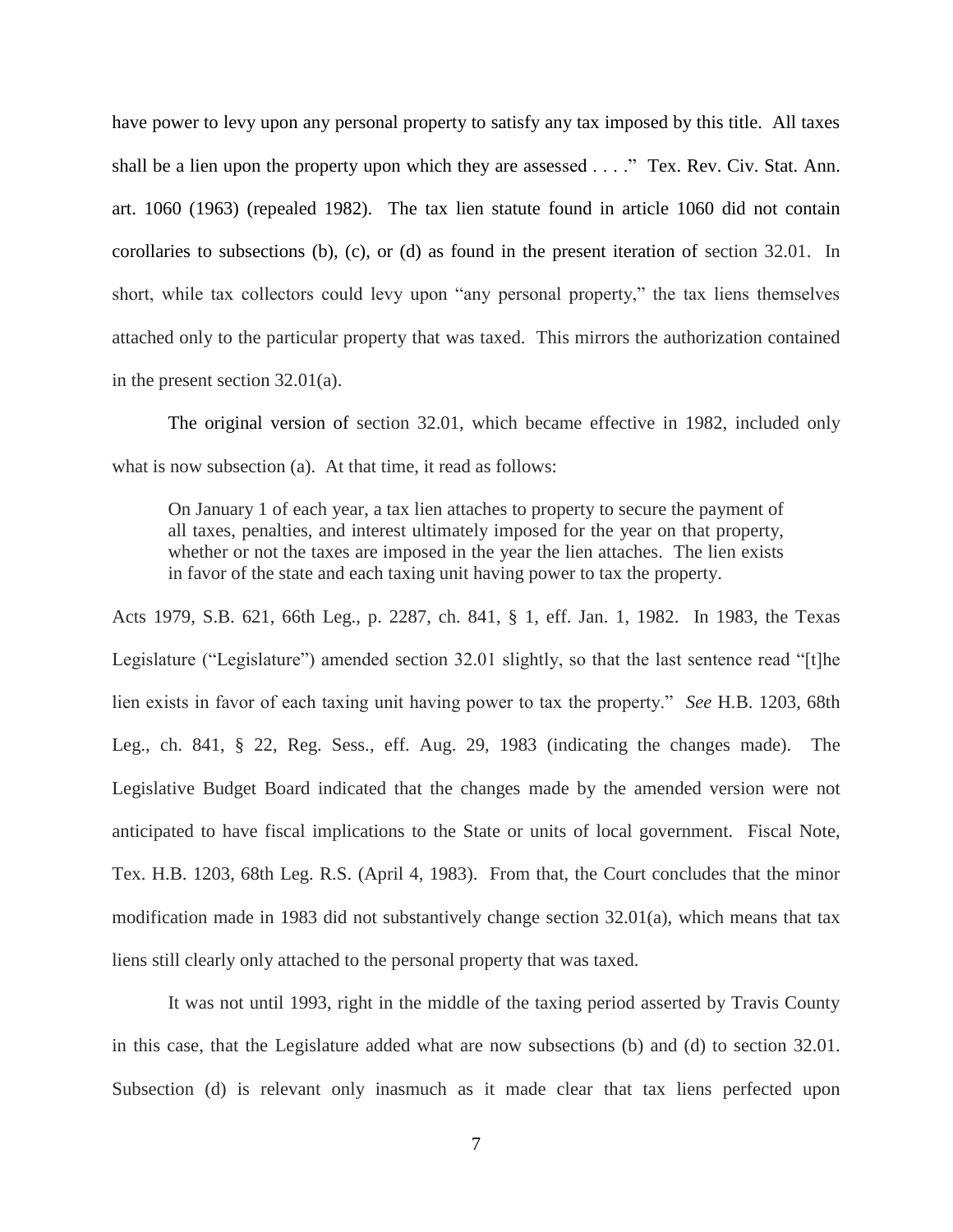attachment, a point that does not directly impact the dispute between Travis County and the Trustee.

In the 1993 amendments, subsection (a) received a non-substantive modification. *See*  S.B. 893, 73rd Leg., ch. 1031, § 3, Reg. Sess., eff. Sept. 1, 1993 (changing "that property" to "the property"); Senate Research Center, Bill Analysis, Tex. S.B. 893, 68th Leg. R.S. (Apr. 26, 1993) (denominating change from "that" to "the" as being nonsubstantive). Subsection (a) therefore continued to indicate that tax liens attach to the property being taxed and not to any and all property of the tax owner, regardless of location. Subsection (b) was added in the form that it maintains in the current Tax Code. S.B. 893, 73rd Leg., ch. 1031, § 3, Reg. Sess., eff. Sept. 1, 1993.

Subsection (b) was one amendment among many made to the original proposed bill. *See*  Amendment No. 3, S.B. 893, ch. 1031, 73rd Leg., Reg. Sess. (May 26, 1993) (proposed by Representative Berlanga). The Ways and Means Committee approved the amendments, including the addition of subsection (b), with little discussion and with no reference being made to any broad expansion of the bounds of tax liens. *See* Hearing on S.B. 893 Before the H. Comm. on Ways & Means, 1993 Leg., 73rd Sess., Reg. Sess. (Tex. May 20, 1993) (discussing amendments briefly before unanimous vote to accept the amendments). The full House approved the amendments, once again with no discussion of subsection (b) and no reference to the abolishment of the requirement that the attachment of tax liens be limited to property subject to the jurisdiction of the taxing authority in whose favor the lien is created. *See* House of Representatives Floor Debate on S.B. 893, 1993 Leg., 73rd Sess., Reg. Sess. (May 26, 1993).

The question now becomes: did the Legislature intend to materially expand the tax lien power such that tax liens on personal property transcended jurisdictional boundaries and attached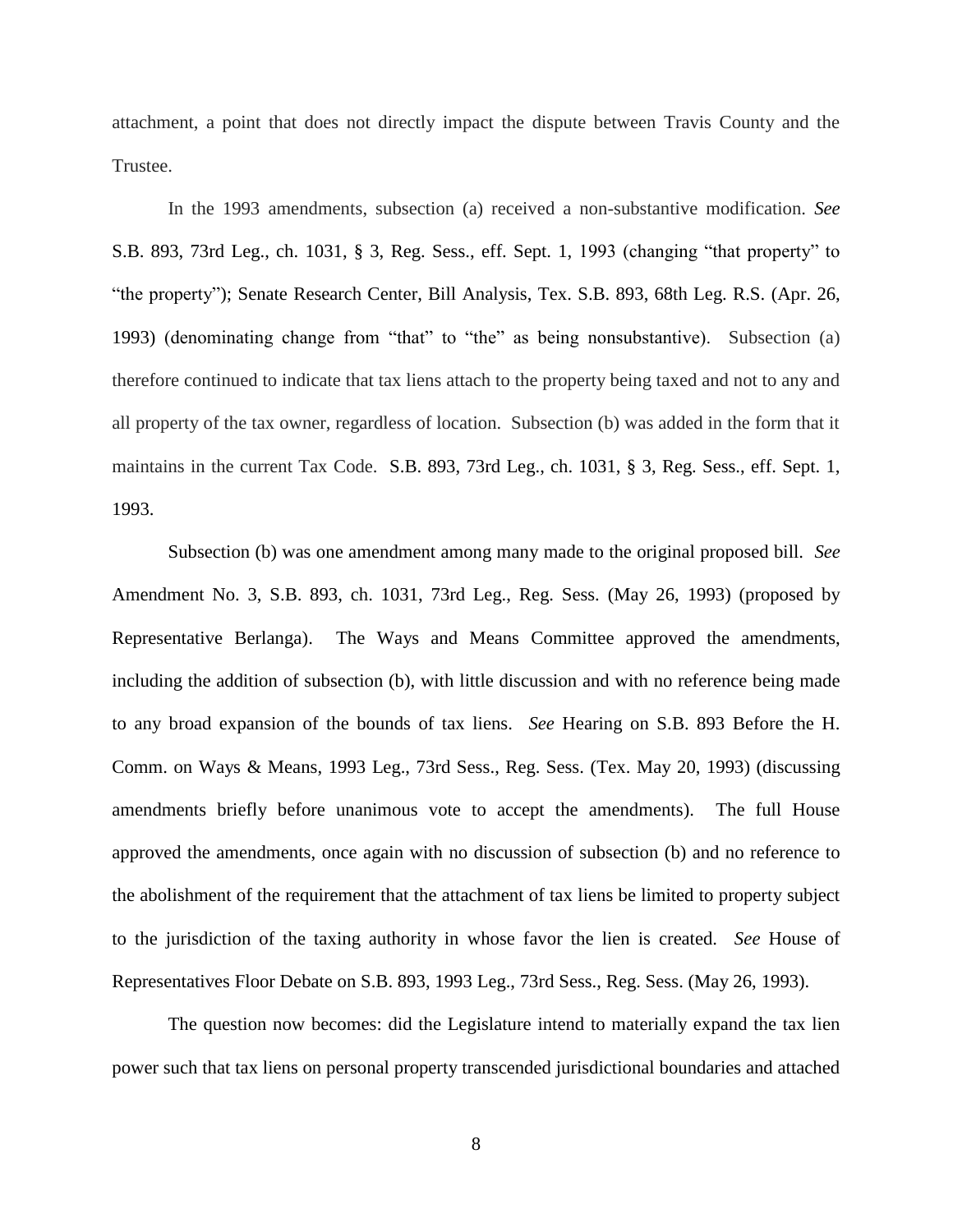to such property wherever located, or did the Legislature intend to clarify the attachment mechanism laid out in subsection (a) without substantively altering the requirement that a taxing authority's statutory tax liens attach to property subject to that authority's power to tax? Did the Legislature intend for subsection (b) to do away with the longstanding statutory requirement reflected in subsection (a) that tax liens attach to property related to the tax that created the lien?

# **III. The Objective of Subsection 32.01(b)**

The Court finds that subsection (b) was enacted for two purposes, each of which retain the traditional statutory emphasis on relating tax liens to the property being taxed and thereby preserving both a relationship between the power to tax and the power to create a tax lien as well as the relative independence of taxing authorities such as Travis County. First, a tax lien created against personal property creates joint and several liability on all of the personal property. Second, a tax lien on the specified types of personal property progressively attaches to similar after-acquired property.

### **A. Lien in Solido**

Black's Law Dictionary defines "*in solido*" as "creating joint and several liability." Black's Law Dictionary 867 (9th ed. 2009). Where a tax lien levied collectively against various items of property exists *in solido*, the lien exists not on a piece-by-piece basis but against the entirety of the collective property. If a property owner owes ten dollars apiece (one hundred dollars total) in personal property taxes for ten pieces of equipment, then the lien is not ten dollars against each piece of equipment; rather, because a lien *in solido* creates joint and several liability, the lien would be for one hundred dollars against any and all of the ten pieces.

As a practical matter, the sensibility of *in solido* tax liens is obvious. If ten dollars apiece in taxes were owed on ten pieces of equipment and there were no *in solido* liability, the taxing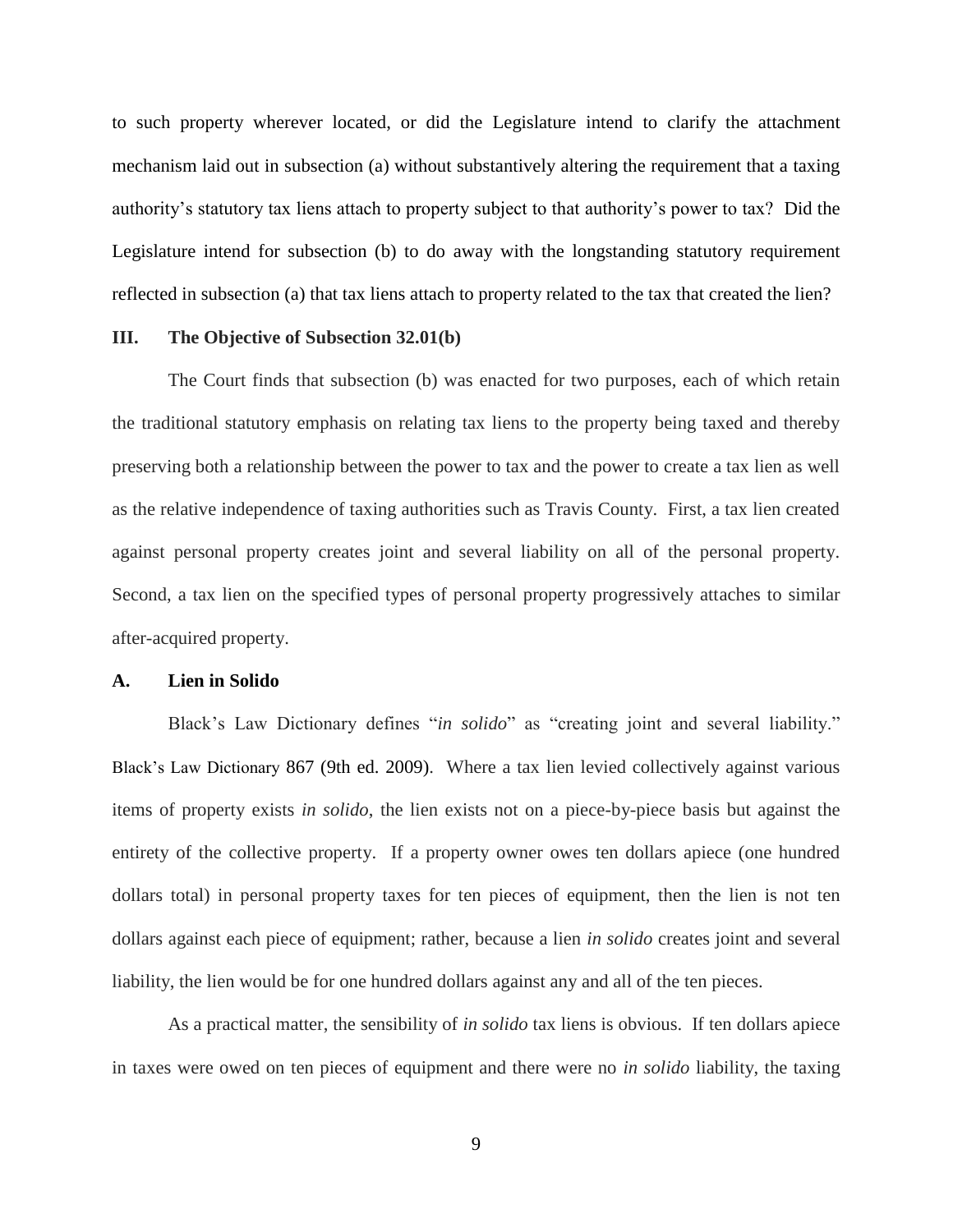authority could only enforce its lien in parts, ten dollars per piece of equipment. This would result in the colossal inefficiency of requiring the taxing authority to sell all ten pieces of equipment and take ten dollars out of the proceeds of each sale. *In solido* liability allows the taxing authority to sell one piece of equipment and use the one hundred dollars in proceeds to satisfy the entire tax lien, leaving the property owner with nine pieces of equipment.

In *City of Dallas*, the court had to determine the amount of taxes and property secured by a tax lien on a jeweler. *City of Dallas v. Cornerstone Bank, N.A.*, 879 S.W.2d 264, 266 (Tex. App.—Dallas 1994, no writ). The court held that section 32.01 created a blanket lien on the jeweler's inventory as opposed to liens on the specific items against which the tax had been assessed. *Id.* at 271. Although dealing with an older version of the Tax Code that did not include subsection (b), the court made a footnote of the present version of the Tax Code and emphasized in italics the present subsection (b). *Id.* at 269. This Court understands that italicization to be the *City of Dallas* court's acknowledgment that the Legislature crafted subsection (b) in order to clarify the extent of subsection (a). Because *City of Dallas* was decided based upon the version of section 32.01 that predated the addition of subsection (b), it is reasonable to conclude that the portion of subsection (b) discussing *in solido* liens was added in order to clarify pre-existing law as to the extent of a subsection (a) tax lien on personal property.

# **B. After-Acquired Property**

Article 1060 of the old Revised Civil Statutes governed the creation of tax liens on personal property, stating that "[a]ll taxes shall be a lien upon the property upon which they are assessed . . . ." Tex. Rev. Civ. Stat. Ann. art. 1060 (1963) (repealed 1982). Thus, under the old Revised Civil Statutes tax liens could not attach to after-acquired property. For instance, in *City of Lubbock*, the city of Lubbock claimed to have created by ordinance a floating tax lien over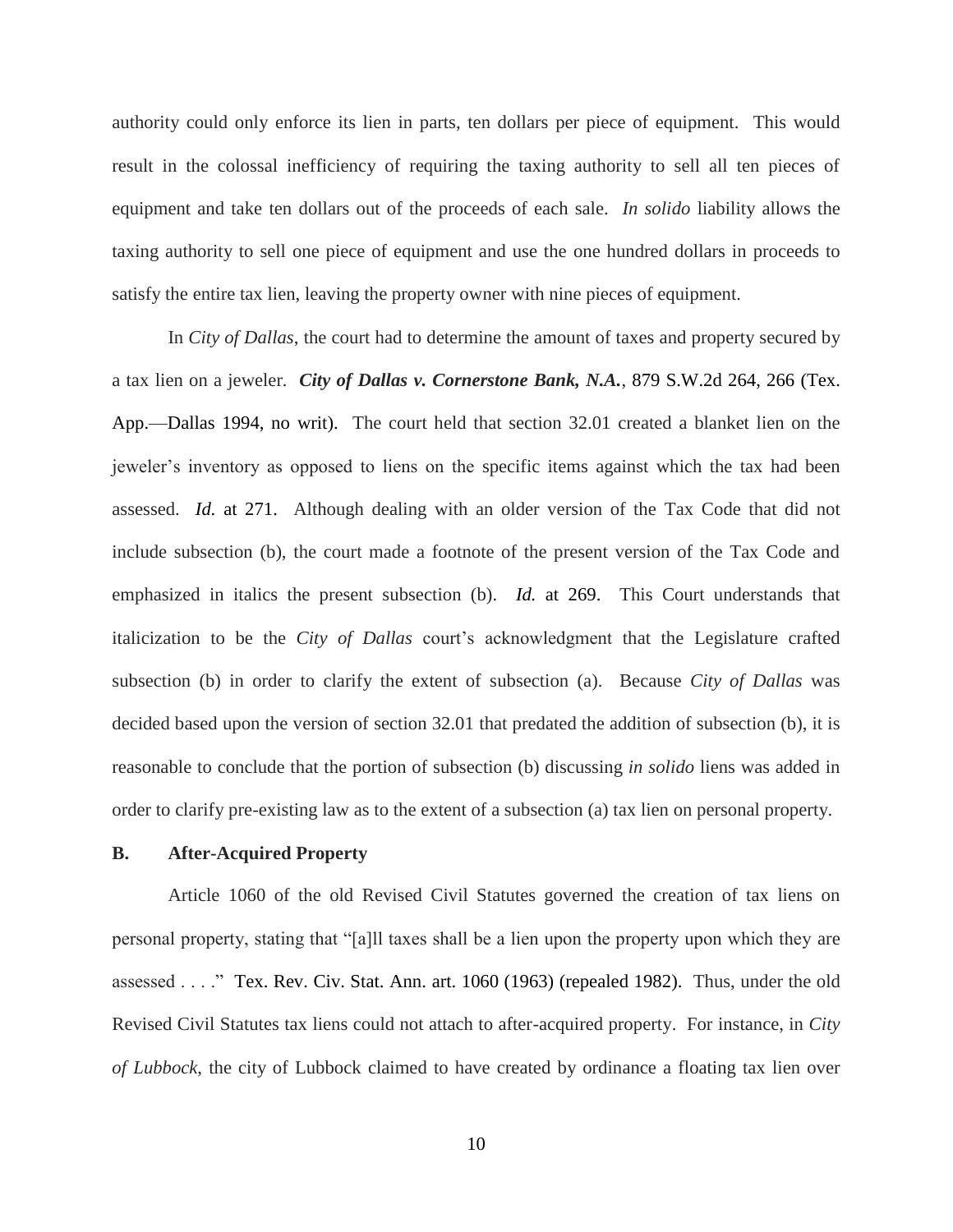subsequently acquired property. *City of Lubbock v. S. Plains Hardware Co.*, 111 S.W.2d 343, 345 (Tex. Civ. App.—Amarillo 1937, no writ). The district court determined that the city's tax claim against the furniture and fixtures of the corporation in receivership were recognized liens, but that the city had no lien against the merchandise of the corporation because the city could not show that the merchandise was owned by the corporation on the date that the taxes due were levied. *Id.* at 344. The city appealed, but the court of appeals affirmed on the grounds that the city could not extend by ordinance the limited taxing authority given to it by statute, and that the statute required that the tax lien could only attach to the property that was being taxed. *Id.* at 346.

The *City of Lubbock* case illustrates one of the central difficulties of attaching a tax lien to inventory, equipment, and other personal property whose existence and location at the time of the tax levy can be nearly impossible to trace at the time a tax lien is being enforced. For example, it would be an inefficient and costly matter to require taxing authorities with purported tax liens on inventory held for sale in a place of business to prove that each item was the particular item subject to the tax levy and thereby subject to the tax lien. If the amount owed were relatively small, a savvy property owner could force the taxing authority to release its claims to a lien instead of incurring the costs of proving that the inventory subject to the lien was the same inventory upon which the tax had been levied.

Subsection (b) addresses the problem of after-acquired property. When it says "or that the property owner subsequently acquires," it clearly and succinctly provides that a tax lien on personal property may attach to similar property even if it is acquired after the tax is levied. The addition by the Legislature of the after-acquired property clause of subsection (b) does amount to a material modification to the extent of subsection (a). Nevertheless, this does not necessarily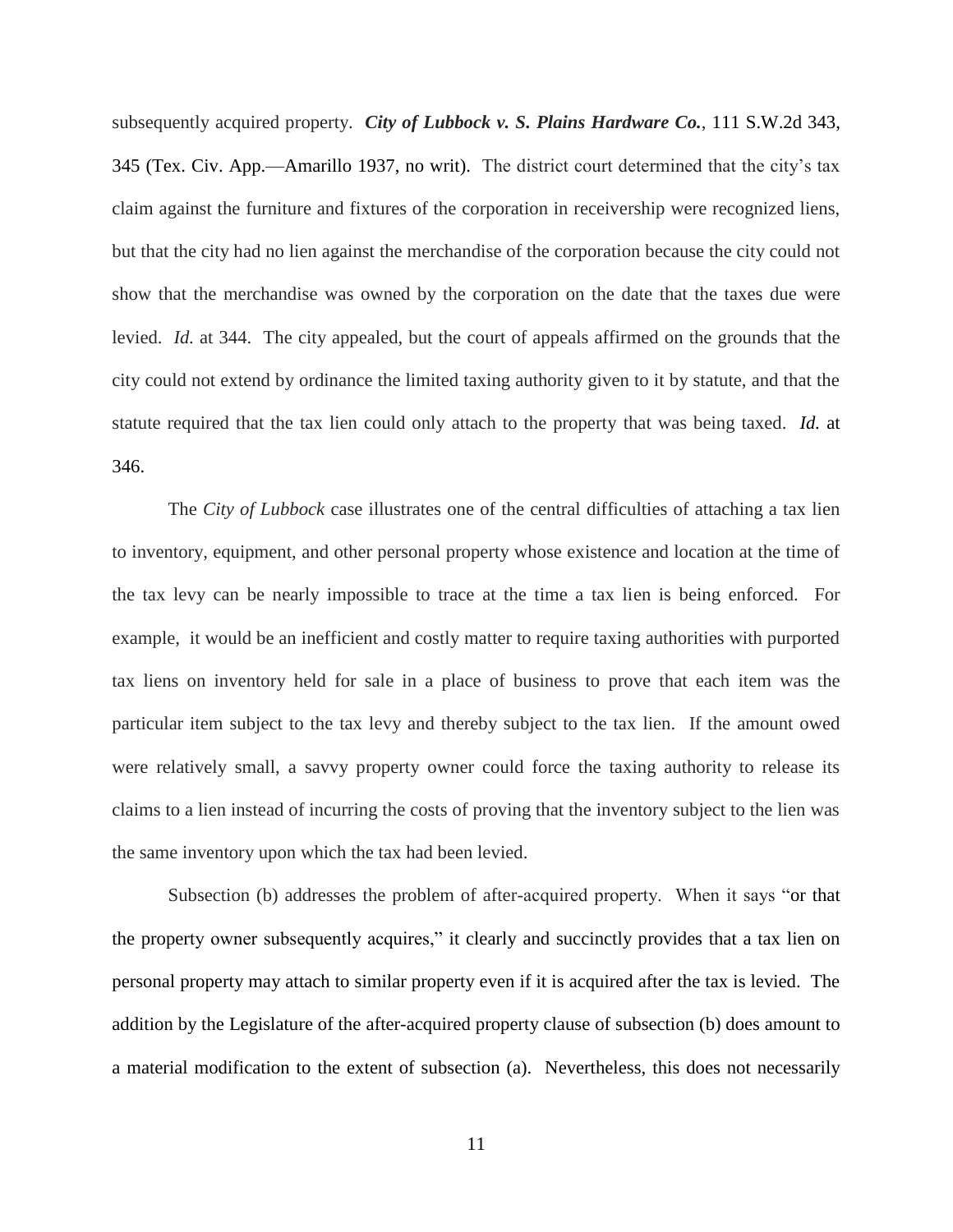indicate that the Legislature intended to alter the central tenet of subsection (a), which is that the ability to attach a tax lien to property is directly related to the jurisdictional authority to tax that property.

## **C. Section 32.01 Does Not Create Two Distinct Categories of Tax Liens**

Travis County's interpretation of section 32.01 is based upon an assumption that subsection (a) and subsection (b) create two distinct categories of tax liens: one for inventory, furniture, equipment, and other personal property, and another for property in general. Under Travis County's reading of the statute, the lien *in solido* would create a tax lien in favor of Travis County that would attach and perfect against personal property held by property owners regardless of the situs of that property. Moreover, the after-acquired property clause would create a floating lien in favor of Travis County against all personal property subsequently acquired by the Debtor. In other words, Travis County contends that its tax liens can exist against property over which it has never had jurisdiction to tax, property that has never had situs in Travis County.

Travis County's construction of the statute would have more force if the word "property" in subsection (a) referred only to real property. If that were the case, then a clear distinction would exist between location-specific tax liens for real property [hypothetical subsection (a)] and non-location specific tax liens for certain other property types [subsection (b)]. Tax Code § 1.04 defines "Property" as follows: any matter or things capable of private ownership. Tex. Tax Code Ann. § 1.04 (West 2012). When used without modifiers in the Tax Code, the lone word "property" must be taken in its broadest and most literal sense. When subsection (a) refers to "property," it is thereby referring to every category of property, including those listed in subsection (b). The logical conclusion, therefore, is that subsection (b) is not separate and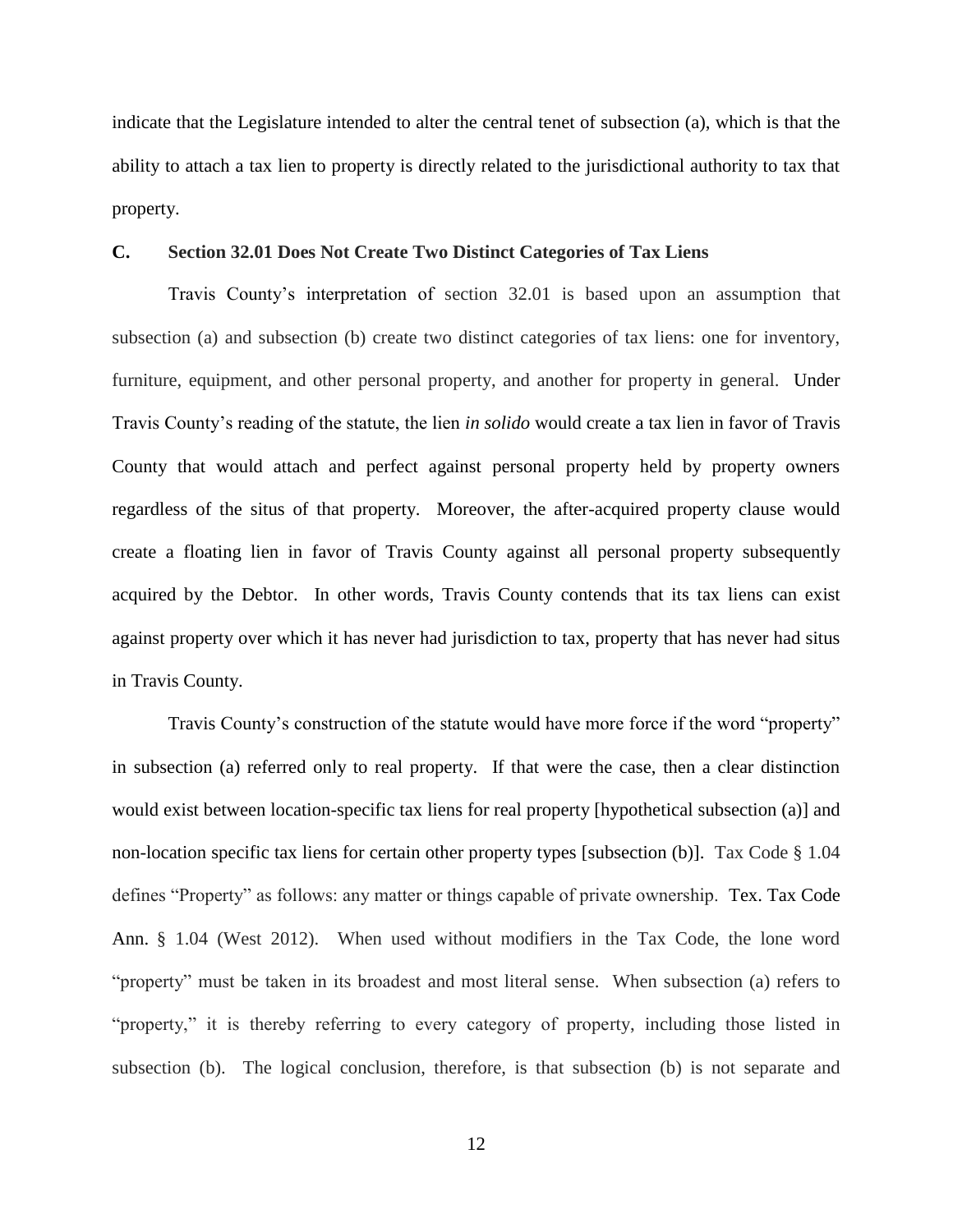distinct from subsection (a); instead, the second subsection should be read as a clarification as to a subset of the general category "Property."

# **D. Structure of the Texas Tax Code**

This conclusion is buttressed by the format used in the Texas Tax Code. Generally speaking, each section is laid out in lettered subsections. Each subsection addresses the issue identified in the heading of the section: for example, section 32.01 has the heading "Tax Lien," and each subsection contained therein relates to tax liens. Where one subsection is to be materially contradicted by another subsection, one of three approaches is used:

- 1) the inclusion of "except as provided by" language. There, a subsection will include the cautionary statement "except as provided by Subsection  $\bigcup$  of this section."<sup>4</sup> The named subsection then creates a different rule or standard that will apply to that distinct circumstance.<sup>5</sup>
- 2) clearly distinguishing that more than one category of result is being established. In general, this approach uses "if this", "if the other" type language and the two categories are necessarily mutually exclusive.<sup>6</sup>
- 3) utilizing numbered lists under a subsection. Here, the subsection will contain a general description and the numbered list will lay out the specific categories included in that general description.<sup>7</sup>

Section 32.01 does not contain any of these three approaches to establishing categories.

It does not include "except as provided by Subsection (\_)" language, it does not include two

 $\overline{a}$ 

<sup>4</sup> *See, e.g.*, Tex. Tax Code Ann. § 31.02(a) (West 2012) (noting particular subsections and sections that require particular circumstances to achieve different results than those contemplated in § 31.02(a)); Tex. Tax Code Ann. § 32.03(a) (West 2012) (noting particular subsection that requires a particular circumstance to achieve a different result than that contemplated in § 32.02(a)).

<sup>5</sup> *Id.*

<sup>6</sup> *See, e.g.*, Tex. Tax Code Ann. § 32.014(a)-(b) (West 2012) (discussing tax liens on mobile homes).

<sup>7</sup> *See, e.g.*, Tex. Tax Code Ann. § 32.05(b) (West 2012) (listing the types of claims over which a tax lien takes priority).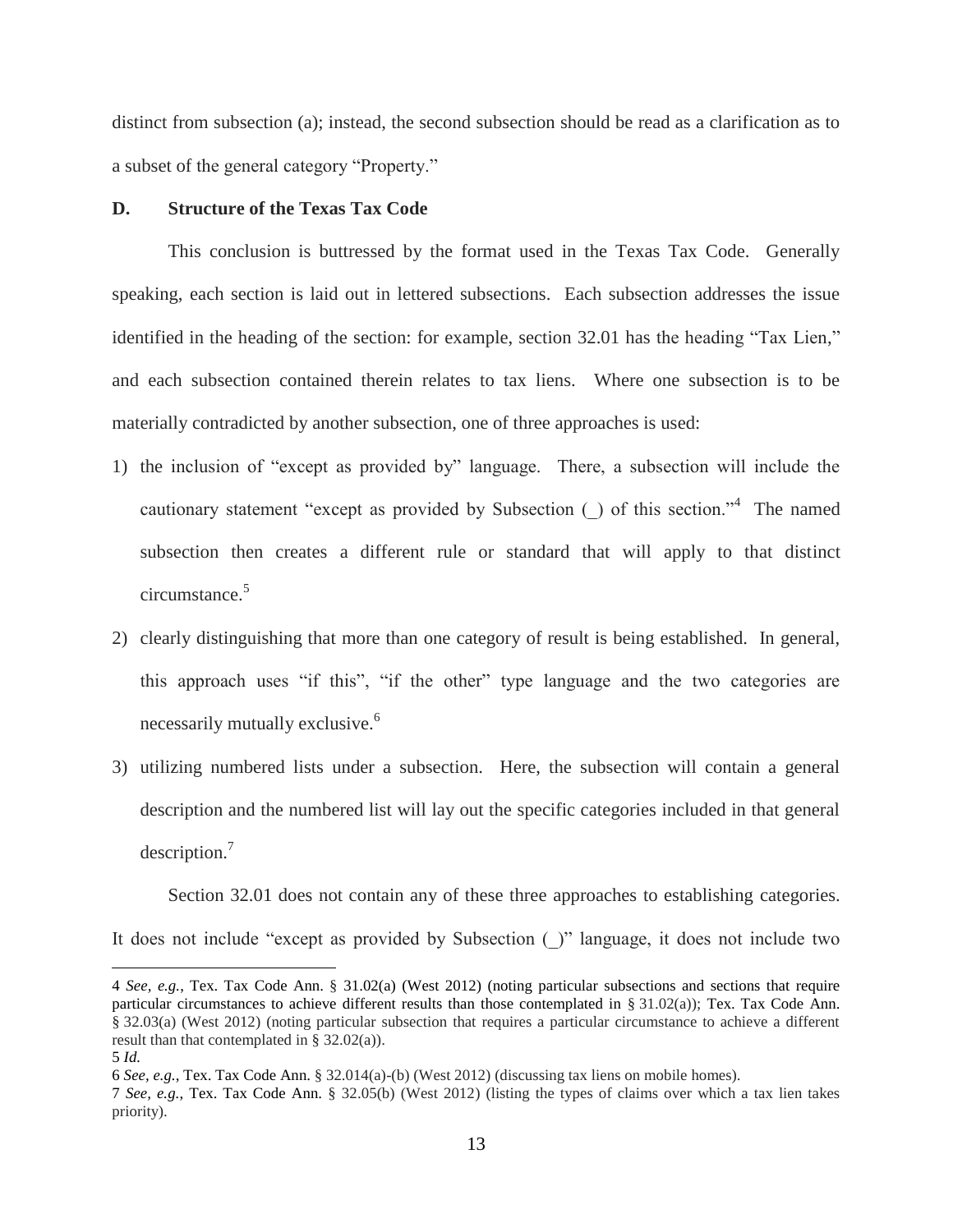mutually exclusive categories, and it does not create categorical distinctions by means of numbered parts to a subsection. Including any of these three approaches would have clearly evidenced the Legislature's intent that subsection (a) was not expected to apply to the circumstances covered by subsection (b). The fact that none of them is used suggests that the Legislature did not intend subsection (b) to be a separate category of tax lien existing outside of the context of subsection (a).

#### **IV. Practical Concerns**

Travis County's interpretation of section 32.01 could create inequitable results that the Court doubts were intended by the Legislature. Under subsection 32.05(b), tax liens provided for by Chapter 32 of the Tax Code have equal priority. Tex. Tax Code Ann. § 32.05(b) (West 2012). Prior to the 1993 amendments, when only subsection (a) existed in the statute, this meant that local taxing authorities with concurrent authority to tax property would have equal priority, competing liens on that property.

Under Travis County's reading of the statute, subsection (b) would dramatically increase direct competition among unassociated taxing authorities. Imagine a situation in which County *A* has high tax rates and holds a large personal property tax lien against a property owner who has little personal property remaining in County *A*; County *B* has low tax rates and holds a small personal property tax lien against the same property owner, but the property owner's personal property in County *B* is sufficient to meet its obligations on County *B*'s small tax liens. Under Travis County's reading of section 32.01, County *A*'s tax lien would come into competition with County *B*'s tax lien as they relate to the property owner's property in County *B*. In essence, County *A*'s large tax lien could virtually wipe out County *B*'s tax lien even though the personal property in question had only ever been located in and taxed by County *B*. Moreover, Travis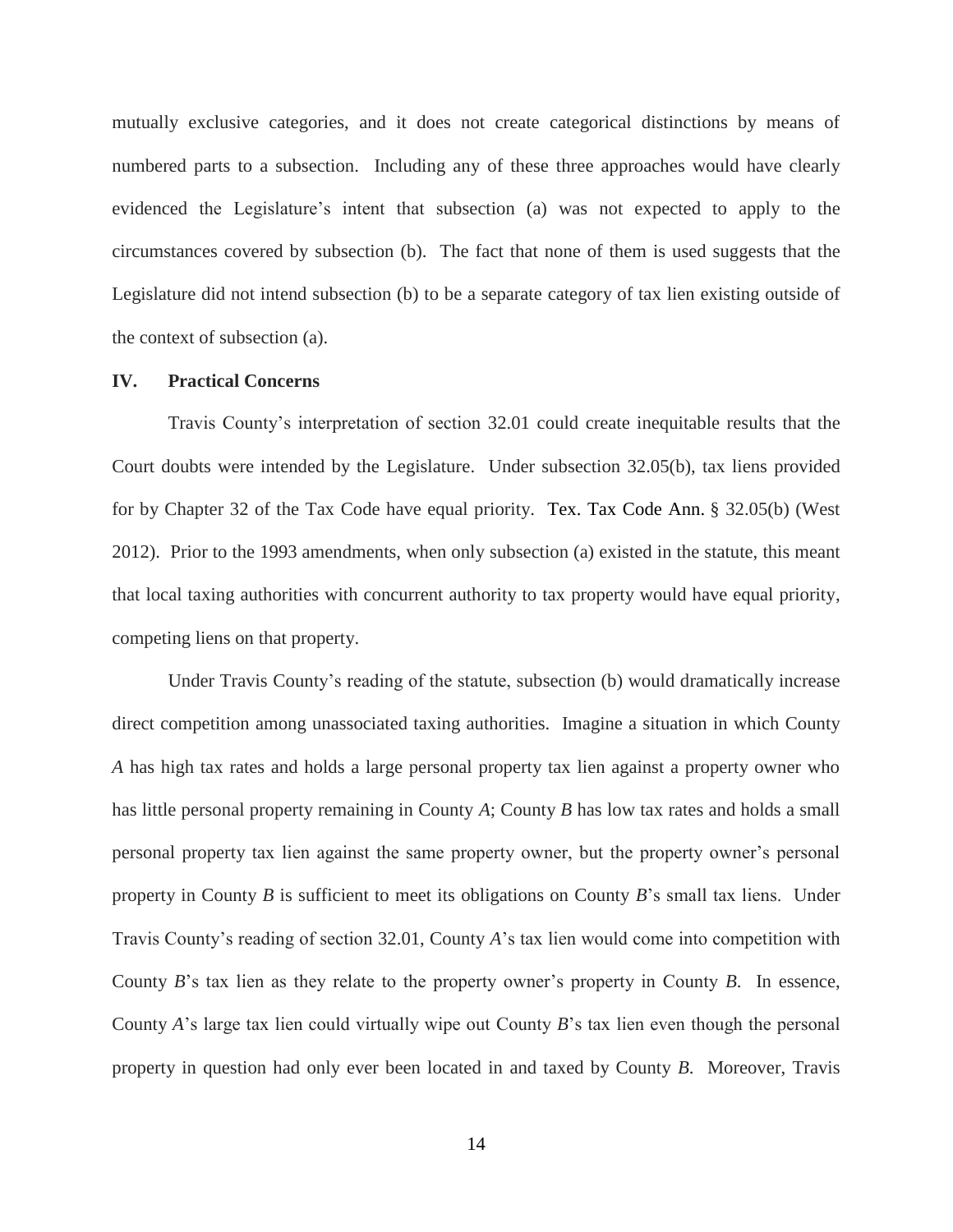County has a large tax lien against the Debtor. If its tax lien attaches to the Debtor's personal property regardless of location, that large tax lien could effectively wipe out smaller tax liens held by taxing authorities that actually assessed taxes against the property.

In sum, notwithstanding the fact that a bankruptcy court in Arizona appears to have accepted Travis County's interpretation of the statute, ${}^{8}$  the Court finds that such interpretation fails to consider subsection (b) in its broader context. For the foregoing reasons, the Court determines that subsection (b) is meant to clarify subsection (a) to protect local taxing authorities from non-paying property owners. Further, subsection (b) is not meant to enable local taxing authorities to cast their tax liens on property regardless of their lack of power to tax that property due to it having situs in another taxing authority's jurisdiction. This clarification was accomplished in two parts: first, by specifying that a tax lien on various items attaches to the items as a group and not on an item-by-item basis; second, by making it clear that a tax lien on the specified types of property—each of which is often not subject to title or deed filing requirements and therefore is highly fungible—will also attach to future acquired similar personal property in such a way that property owners cannot claim to have transferred their liability on tax liens by replacing the property that was taxed with other similar personal property.

#### **CONCLUSION**

For the foregoing reasons, the Court concludes that the statutory tax liens in this case should be considered in conjunction with the jurisdictional limits of the taxing authority, as indicated in the last sentence of subsection (a). Therefore, in this case the Travis County tax liens against the personal property of the Debtor attached only to that personal property that was

 $\overline{a}$ 

<sup>8</sup> *See In re Magnus Fin. Corp.*, 415 B.R. 416, 424 (Bankr. D. Ariz. 2009) ("Presumably, such 'floating' lien attaches to all personal property belonging to the owner no matter where it is located.").